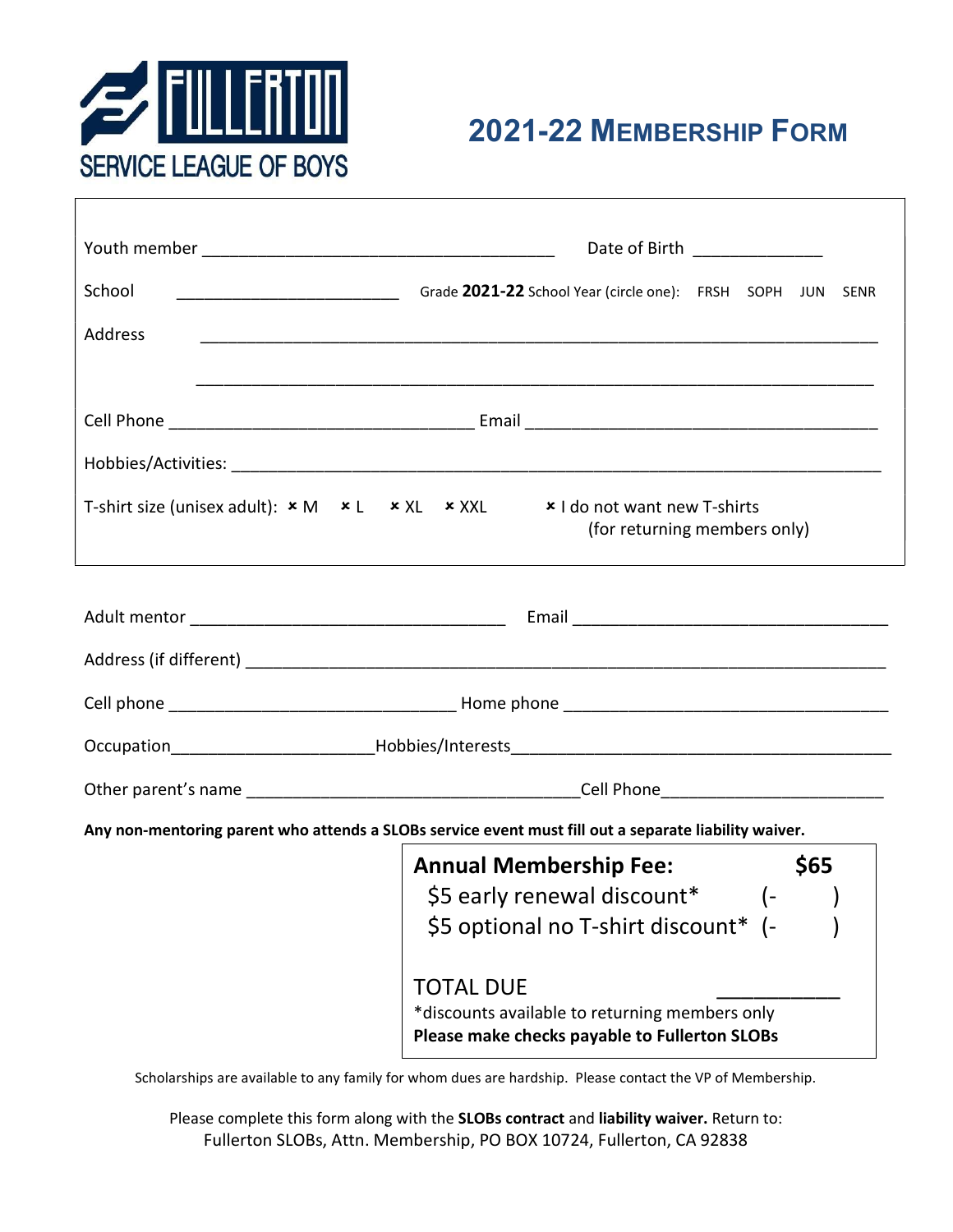

Youth member name \_\_\_\_\_\_\_\_\_\_\_\_\_\_\_\_\_\_\_\_\_\_\_\_\_\_\_\_\_\_\_\_\_\_\_\_\_\_\_\_\_\_\_\_\_\_\_\_\_\_\_\_\_\_\_\_\_\_\_

#### To be completed by the youth member:

|                                                                                                          | , as a member of the Fullerton Service League of Boys,                                          |  |
|----------------------------------------------------------------------------------------------------------|-------------------------------------------------------------------------------------------------|--|
|                                                                                                          | understand that membership in this organization requires attendance at a minimum of 4 meetings, |  |
| fulfilling 10 hours of SLOBs service, and abiding by the Code of Conduct. I also understand that failure |                                                                                                 |  |
| to fulfill these requirements may result in termination of my membership.                                |                                                                                                 |  |
| <b>Signature</b>                                                                                         | Date                                                                                            |  |

#### To be completed by the adult mentor:

|                                             | I, sa a parent of a Fullerton Service League of Boys member,                                               |
|---------------------------------------------|------------------------------------------------------------------------------------------------------------|
|                                             | understand that I have responsibilities in maintaining our membership in the organization. I will attend a |
|                                             | minimum of 2 meetings, fulfill 5 hours of SLOBS service, and ensure that my son follows the Code of        |
|                                             | Conduct. If I do not meet my obligations, I understand that I jeopardize my son's membership in this       |
|                                             | organization. I also understand that reporting of hours validates what we do as an organization and will   |
| file hours in a timely fashion with my son. |                                                                                                            |

Signature \_\_\_\_\_\_\_\_\_\_\_\_\_\_\_\_\_\_\_\_\_\_\_\_\_\_\_\_\_\_\_\_\_\_\_\_\_\_\_\_ Date \_\_\_\_\_\_\_\_\_\_\_\_\_\_\_\_\_\_\_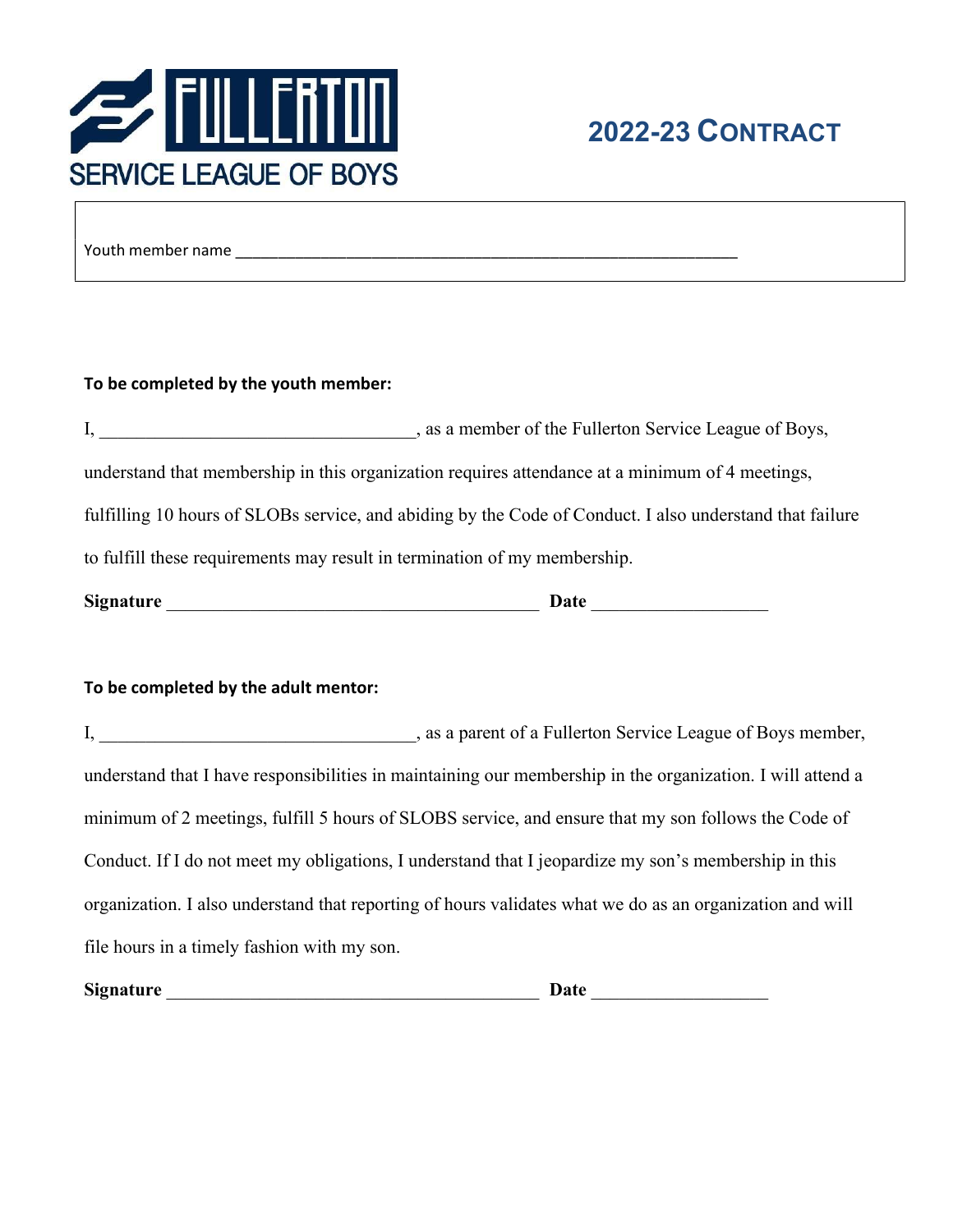# Fullerton Service League of Boys CODE OF CONDUCT

All members of the Fullerton Service League of Boys will serve as role models for the community by:

## Treating others with respect.

- At meetings and service events, phones will be put away and on silent mode.
- Speakers will be given full attention and respect; no chatting during meetings.
- There will be no roughhousing, name calling or profanity; you will treat other club members with respect regardless of your relationship outside the organization.

# Keeping commitments.

- If you sign up for a service event, you will show up on time and dressed appropriately.
- If you cannot attend an event you signed up for, you will alert the VP Philanthropy or volunteer coordinator.
- You will report your hours accurately and in a timely fashion.

# Displaying initiative and maturity.

- When arriving at a service event, you will check in with the volunteer coordinator.
- You will focus on the task at hand: limit socializing with other volunteers and engage with the participants.
- You will look for ways to help. Instead of asking, "What do you want me to do?" you will ask, "Can I help you with \_\_\_\_\_\_\_\_\_\_."
- When you finish volunteering, you will say goodbye and thank you to the philanthropy representative.